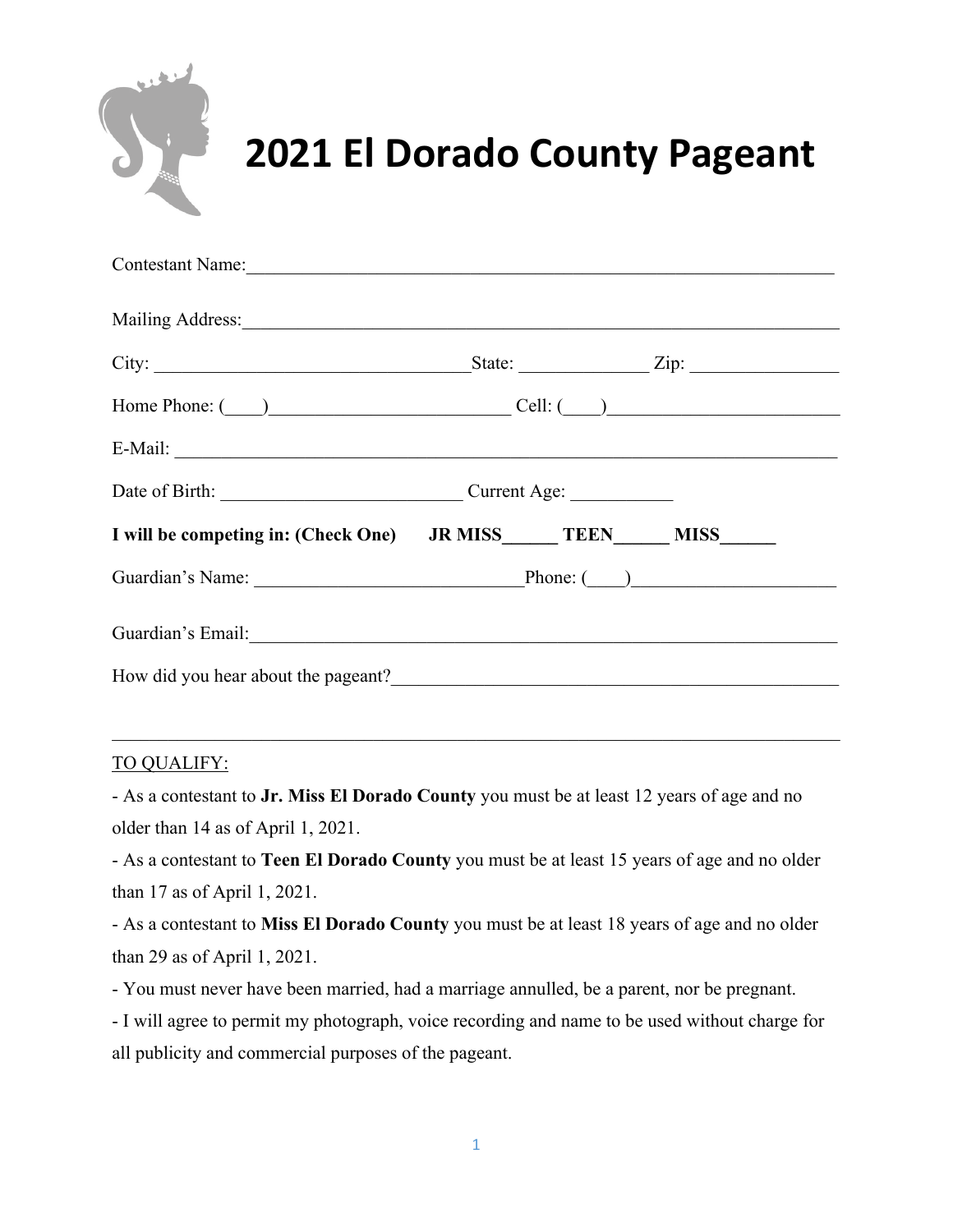# - **I agree to treat all others with respect and dignity, failure to do so will result in immediate disqualification from the pageant with no refund.**

- I agree to attend as many rehearsals as possible. Rehearsals the last month are required unless previous discussion and arrangements with the director.

- Week of the pageant, ALL rehearsals are **MANDATORY – NO EXEPTIONS**. Failure to attend will result in immediate disqualification without a refund.

- I understand that I am free to withdraw from the competition at any time, but under no circumstances will I be entitled to a refund or transfer to another contestant any fee, either full or part, that I have paid.

- There will be absolutely no exception to this policy.

## I ACKNOWLEDGE THAT:

- Judging will be based on the following criteria:

- A panel interview with our judges (to be held prior to the actual pageant)
- Fair wear
- Formal wear
- An on-stage question
- Stage presence
- Ability to express oneself eloquently
- Confidence

- Failure to pay your registration fee of **\$85** by the Friday before the pageant, may result in disqualification.

- Failure to adhere to dress code may result in disqualification.

- As a contestant and representative of the fair and the Miss El Dorado County Pageant, you will dress appropriately as a role model to others. (No short shorts, no halter tops or low-cut tops)

- **As a contestant I am representing El Dorado County and will do so in a positive light.**

**- Be respectful to everyone you come in contact within the community.**

**- No Social media posts will be made making disparaging, derogatory, or controversial comments! No bullying! – Any upsets will result in DISQUALIFICATION!**